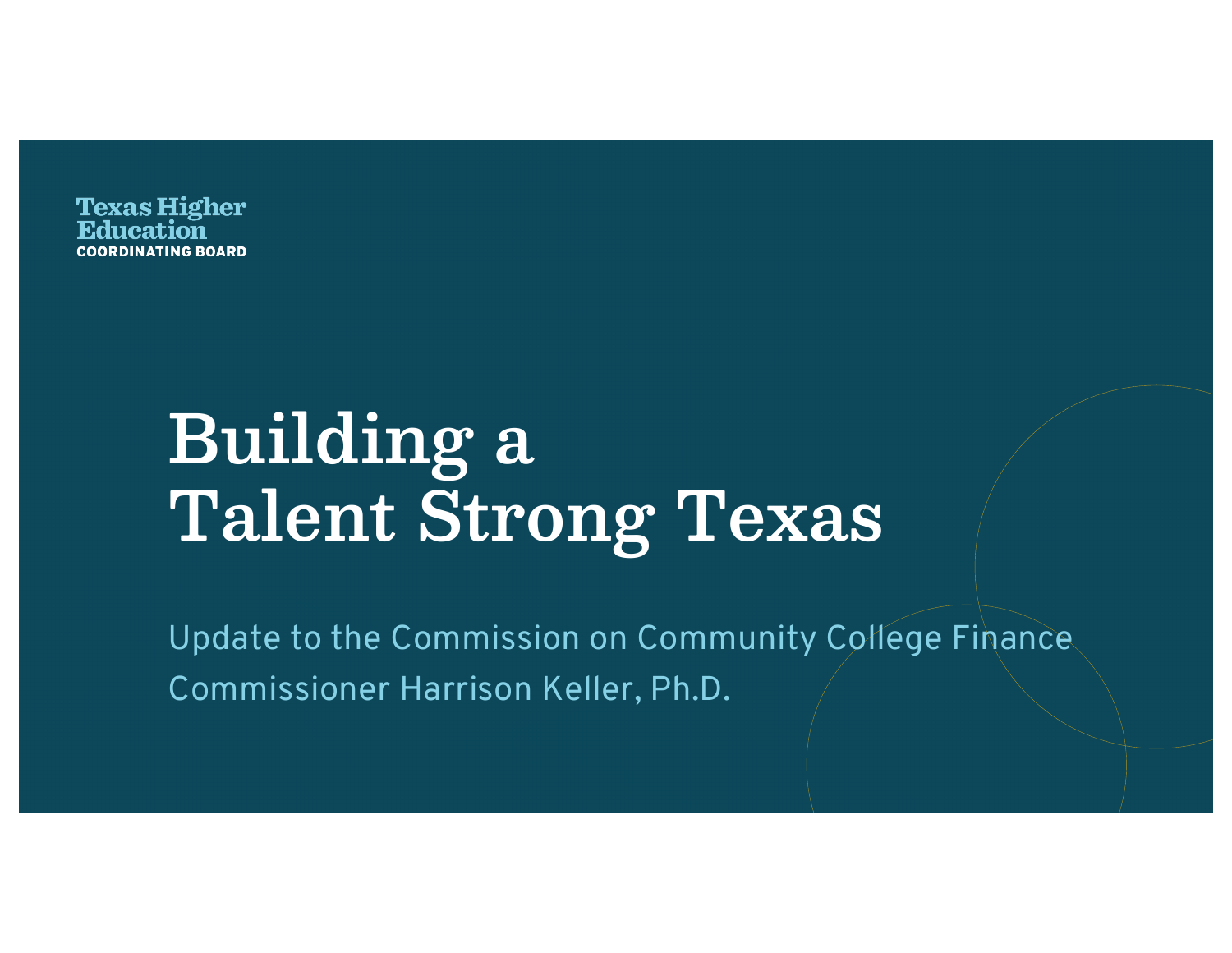### **Buildinga Talent-Strong Texas**

### **ATTAINMENT** of Postsecondary **Credentials**

**PRODUCTION**  TUSISECUNUALY **POSTAGES Postsecondary CREDENTIALS OF VALUE**

#### **PROMOTION AND INCOME** NEJEARUH,<br>Davelaren art <sup>0</sup> Development & **RESEARCH**, Development & Innovation

**EQUITY**: Data will be disaggregated & tracked by race, gender, and income

**COORDINATION**: Across public and private sectors, with input and support from educators, institutional leaders, policy makers, employers, and students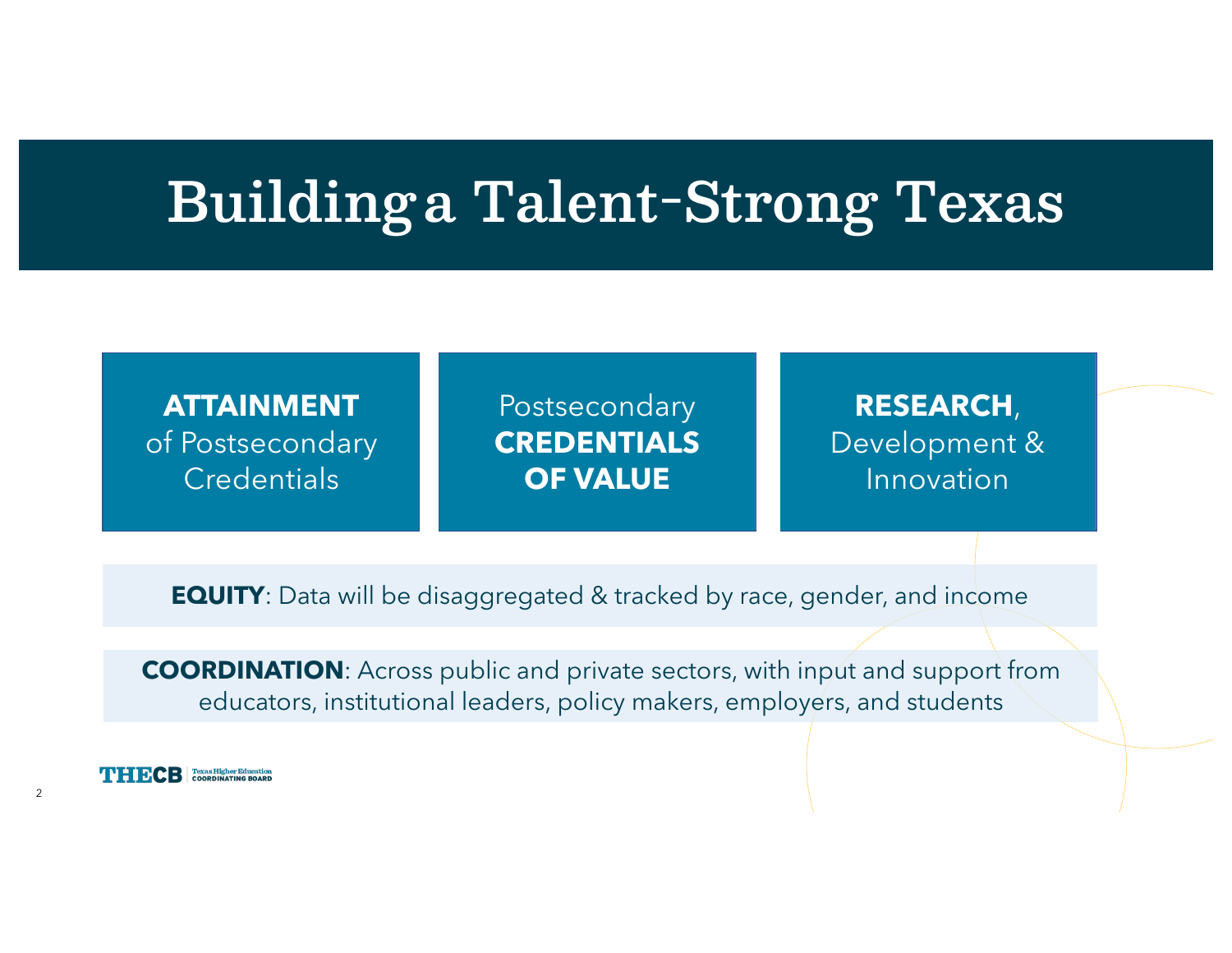## **Attainment of Postsecondary Credentials**

By expanding attainment to include all working age Texans, we can increase employment opportunities and income for individuals, create a deeper talent pool for employers, and align skills with the jobs the workforce demands.

#### TARGETS

- 60% of Texans ages 25-34 with a degree, certificate, or other postsecondary credential of value by 2030.
- 60% of Texans ages 35-64 with a degree, certificate, or other postsecondary credential of value by 2030.

By expanding our attainment goals to include all working-age Texans, we will increase employment opportunities and incomes for individuals, create a deeper talent pool for employers, and align skills with the jobs our economy increasingly demands.

#### **THECB Texas Higher Education**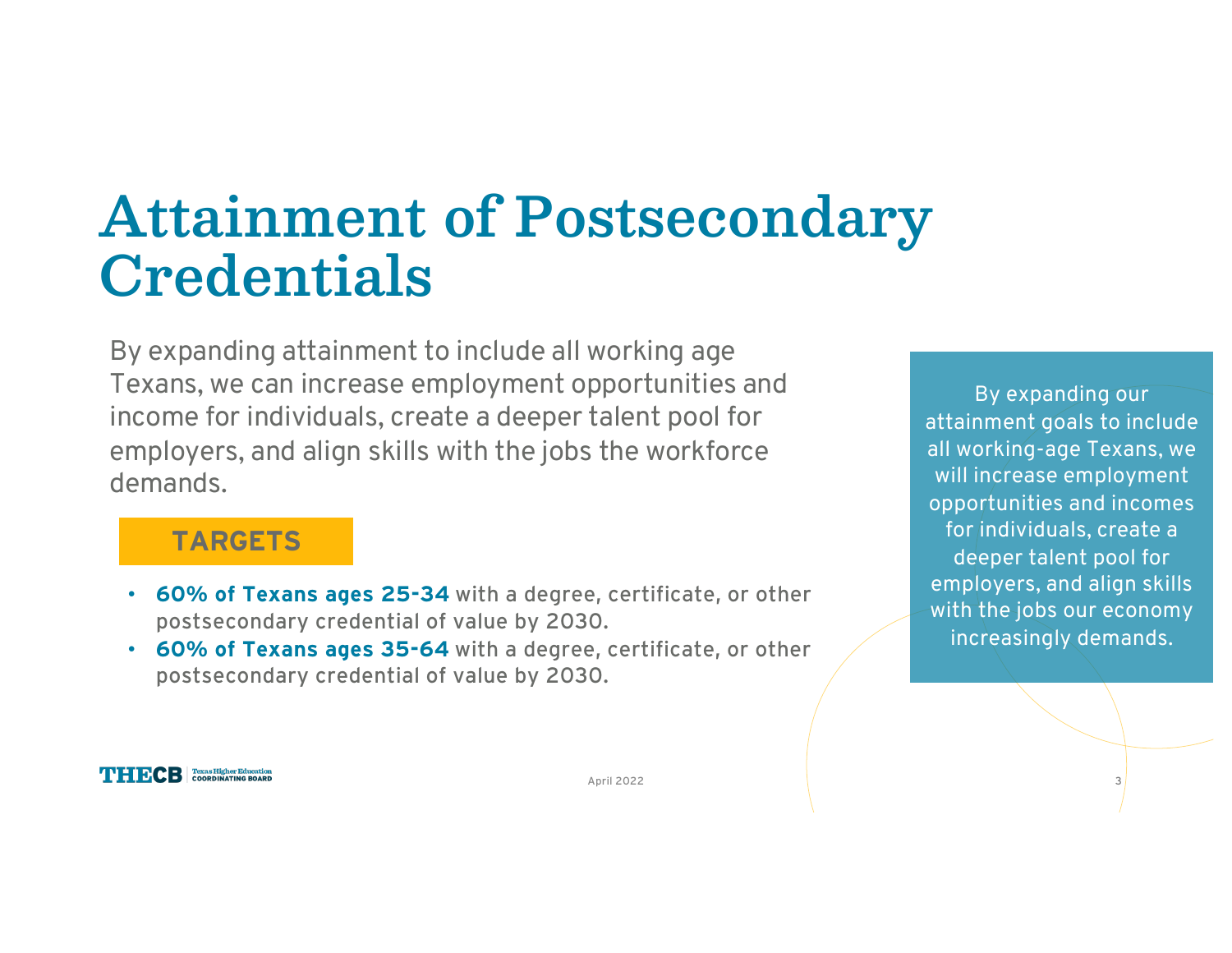### Postsecondary Credentials of Value

Credentials from Texas institutions of higher education must propel graduates into lasting, successful careers that equip them for continued learning and greater earning potential, with low or manageable debt.

### TARGETS

- 550,000 STUDENTS COMPLETING postsecondary credentials of value each year.
- 95% OF GRADUATES with no undergraduate student debt or manageable levels of debt in relation to their potential earnings.

Credentials from Texas colleges and universities must equip graduates for continued learning and lasting, successful careers, with no or manageable student debt.

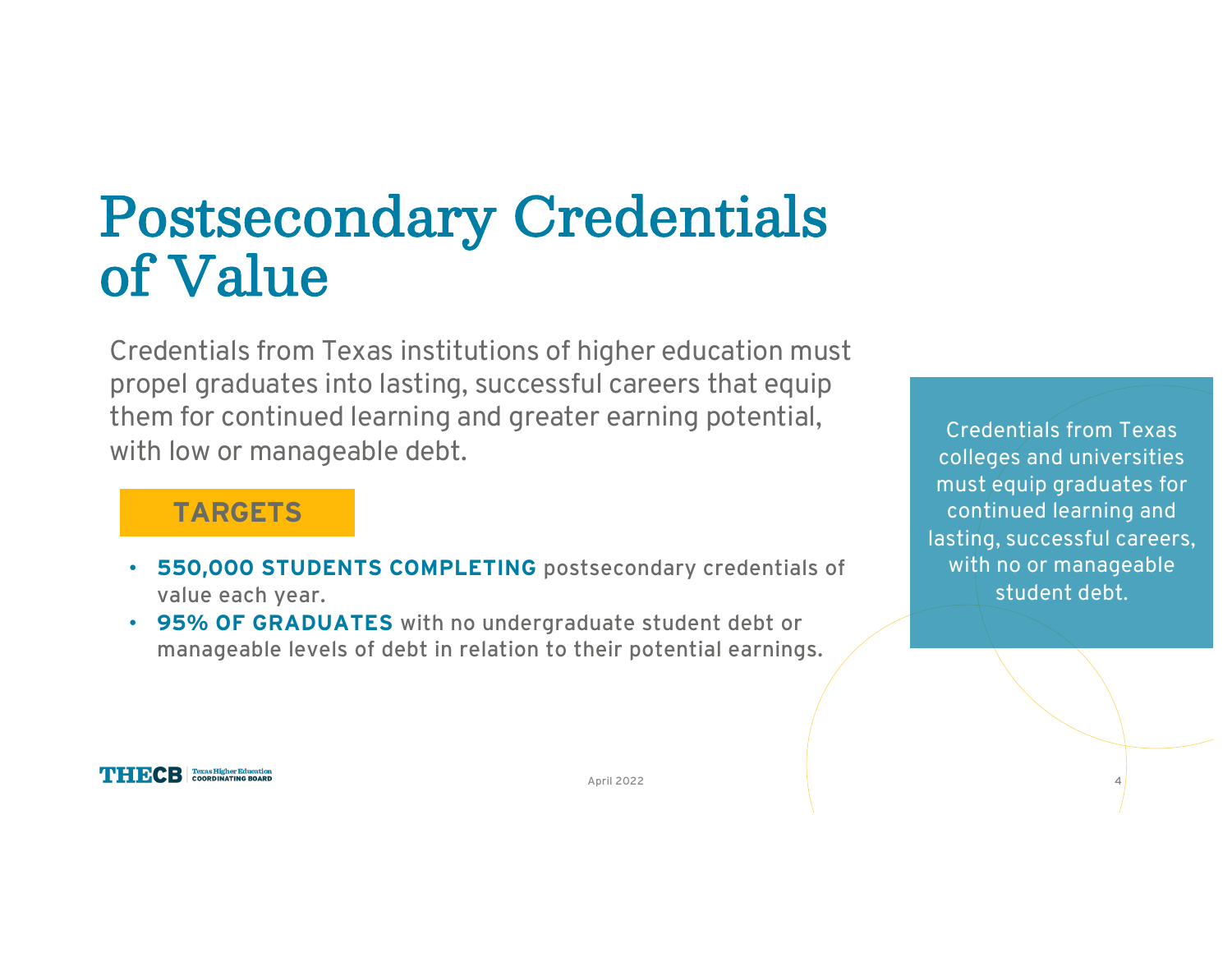### Research, Development, and Innovation

Texas must be a leading state in generating knowledge through basic and applied research and translating it to innovations, discoveries, and economic development.

### TARGETS

- \$1 BILLION additional annual private and federal research and development expenditures by 2030.
- 7,500 RESEARCH DOCTORATES awarded annually by Texas institutions of higher education.

Advancing Texas competitiveness in the global economy will require strengthening our state R&D infrastructure and translating discoveries into innovations that benefit individual Texans' lives and drive economic development.

**THECB Texas Higher Education**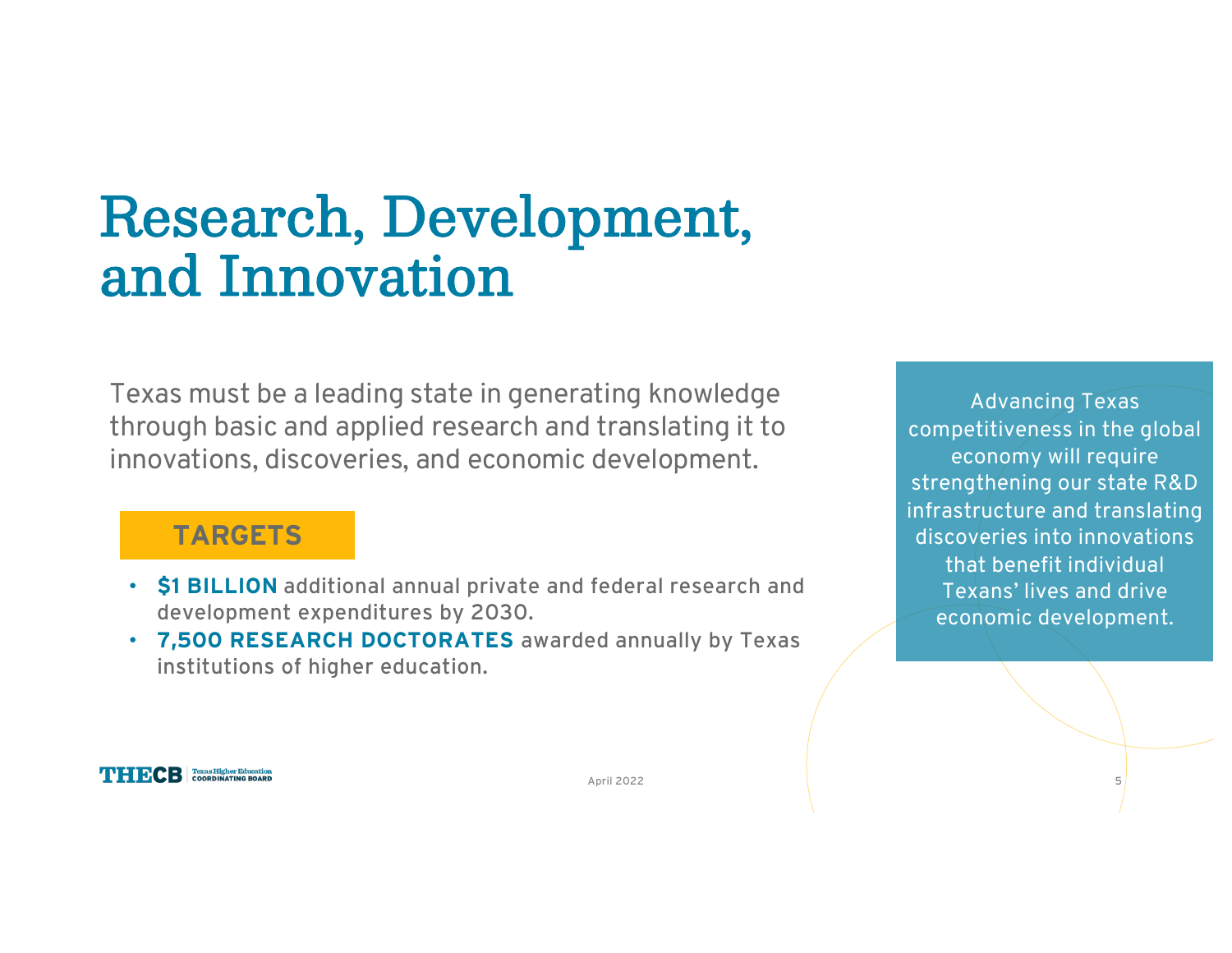# Advancing Equity for the Benefit of All Texans

In raw numbers, Texas grew more than any other state over the past decade, and more than 95% of that growth was in communities of color. Data for *Talent Strong Texas* indicators will be disaggregated and reported by race, gender, income level, and geographic area to monitor that all goals are being advanced equitably and all Texans have opportunities to succeed.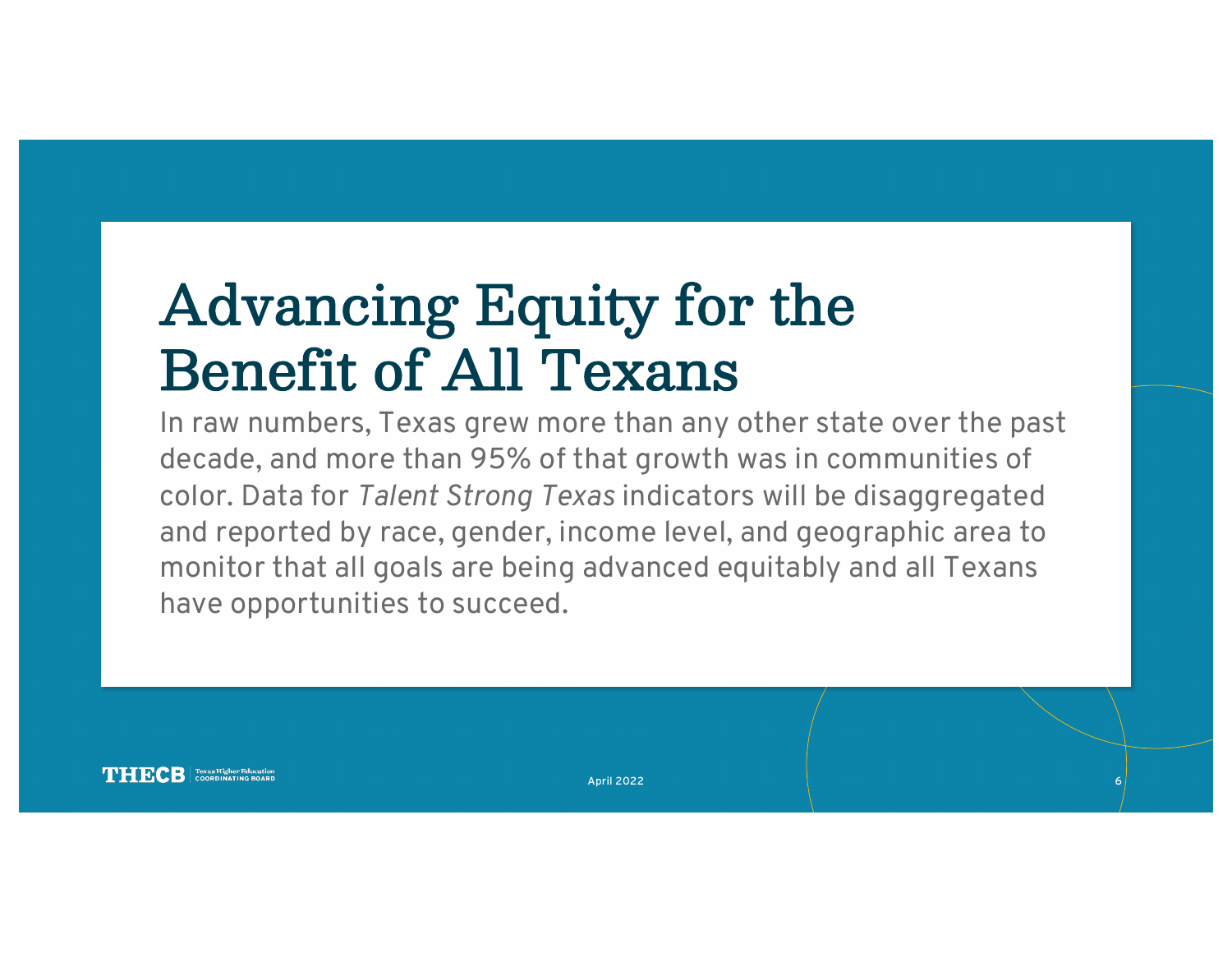## Bolstering Small and Medium-Sized Colleges

What are the unique challenges small, medium-sized, and ruralserving colleges face in operating and providing academic and workforce educational opportunities aligned with the needs of their students, communities, and the state?

### Key Activities

- **STEERING COMMITTEE** of institutional leaders and key experts
- **REGIONAL LISTENING TOUR** with institutional leaders
- **LANDSCAPE ASSESSMENT** of college needs and challenges
- RECOMMENDATIONS of areas of focus for college support

#### FALL 2021

In Fall 2021, 22 of 50 community colleges had 12th day class enrollments less than 5,000 students.

15 community colleges had 12<sup>th</sup> day class enrollments between 5,000 and 10,000.

**THECB Texas Higher Education**